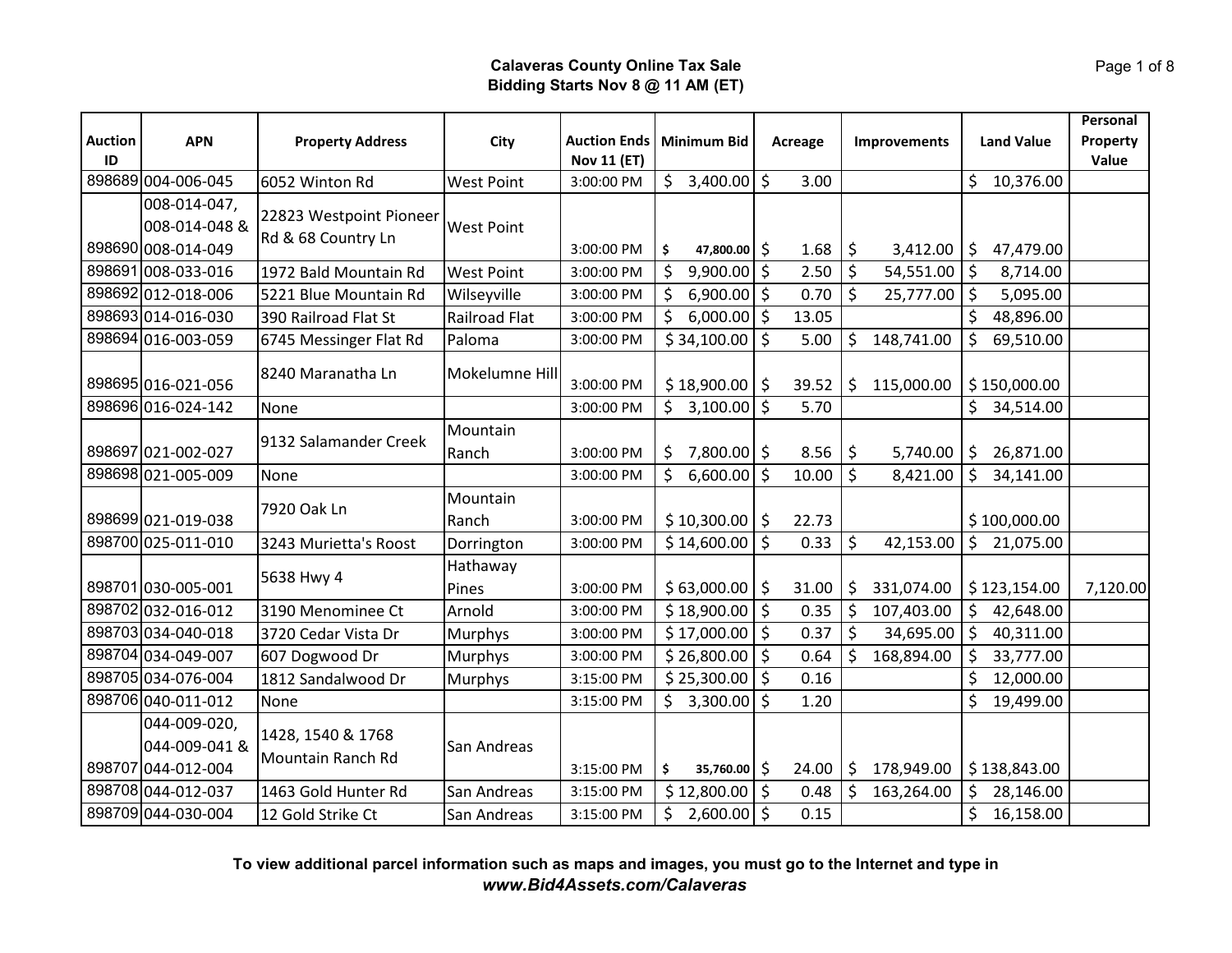|                      |                    |                         |             |                                  |                          |                 |                      |                   | Personal          |
|----------------------|--------------------|-------------------------|-------------|----------------------------------|--------------------------|-----------------|----------------------|-------------------|-------------------|
| <b>Auction</b><br>ID | <b>APN</b>         | <b>Property Address</b> | City        | <b>Auction Ends</b>              | <b>Minimum Bid</b>       | Acreage         | <b>Improvements</b>  | <b>Land Value</b> | Property<br>Value |
|                      | 898710 044-030-005 | 6 Gold Strike Ct        | San Andreas | <b>Nov 11 (ET)</b><br>3:15:00 PM | $\frac{1}{2}$ ,600.00 \$ | 0.24            |                      | \$<br>16,158.00   |                   |
|                      | 898711044-030-006  | 132 Jasper Way          | San Andreas | 3:15:00 PM                       | $2,600.00$ \$<br>\$      | 0.28            |                      | \$<br>16,158.00   |                   |
|                      | 898712 044-030-007 | 124 Jasper Way          | San Andreas | 3:15:00 PM                       | $2,600.00$ \$<br>\$      | 0.21            |                      | \$<br>16,158.00   |                   |
|                      | 898713 044-030-009 | 145 Jasper Way          | San Andreas | 3:15:00 PM                       | $$14,600.00$ $$$         | 0.15            | $\zeta$<br>93,406.00 | \$<br>16,481.00   |                   |
|                      | 898714 044-030-010 | 133 Jasper Way          | San Andreas | 3:15:00 PM                       | \$2,600.00               | $\zeta$<br>0.16 |                      | \$<br>16,158.00   |                   |
|                      | 898715 044-030-011 | 123 Jasper Way          | San Andreas | 3:15:00 PM                       | \$<br>$2,600.00$ \$      | 0.22            |                      | 16,158.00<br>\$   |                   |
|                      | 898716 044-030-013 | 64 Gold Strike Way      | San Andreas | 3:15:00 PM                       | \$<br>$2,600.00$ \$      | 0.13            |                      | \$<br>16,158.00   |                   |
|                      | 898717 044-030-014 | 72 Gold Strike Way      | San Andreas | 3:15:00 PM                       | 2,600.00<br>\$           | 0.17<br>\$      |                      | \$<br>16,158.00   |                   |
|                      | 898718 044-030-016 | 88 Gold Strike Way      | San Andreas | 3:15:00 PM                       | \$<br>$2,600.00$ \$      | 0.18            |                      | \$<br>16,158.00   |                   |
|                      | 898719 044-030-017 | 93 Gold Strike Way      | San Andreas | 3:15:00 PM                       | \$<br>$2,600.00$ \$      | 0.16            |                      | \$<br>16,158.00   |                   |
|                      | 898720 044-030-021 | 123 Gold Strike Way     | San Andreas | 3:15:00 PM                       | 2,600.00<br>\$           | \$<br>0.13      |                      | \$<br>16,158.00   |                   |
|                      | 898721 044-030-022 | 109 Gold Strike Way     | San Andreas | 3:30:00 PM                       | $2,600.00$ \$<br>\$      | 0.13            |                      | \$<br>16,158.00   |                   |
|                      | 898722 044-030-023 | 91 Gold Strike Way      | San Andreas | 3:30:00 PM                       | $2,600.00$ \$<br>\$      | 0.11            |                      | \$<br>16,158.00   |                   |
|                      | 898723 044-030-024 | 79 Gold Strike Way      | San Andreas | 3:30:00 PM                       | \$<br>2,600.00           | \$<br>0.13      |                      | \$<br>16,158.00   |                   |
|                      | 898724 044-030-025 | 59 Gold Strike Way      | San Andreas | 3:30:00 PM                       | \$<br>$2,600.00$ \$      | 0.14            |                      | \$<br>16,158.00   |                   |
|                      | 898725 044-030-027 | 41 Gold Strike Way      | San Andreas | 3:30:00 PM                       | $2,600.00$ \$<br>\$      | 0.12            |                      | \$<br>16,158.00   |                   |
|                      | 898726 044-030-028 | 98 Jasper Way           | San Andreas | 3:30:00 PM                       | Ś.<br>$2,600.00$ \$      | 0.14            |                      | \$<br>16,158.00   |                   |
|                      | 898727 044-030-029 |                         | San Andreas | 3:30:00 PM                       | \$<br>$2,600.00$ \$      | 0.14            |                      | \$<br>16,158.00   |                   |
|                      | 898728 044-031-002 | 90 Jasper Way           |             |                                  |                          |                 |                      |                   |                   |
|                      |                    | 64 Jasper Way           | San Andreas | 3:30:00 PM                       | $2,600.00$ \$<br>\$      | 0.15            |                      | \$<br>16,158.00   |                   |
|                      | 898729 044-031-003 | 54 Jasper Way           | San Andreas | 3:30:00 PM                       | \$<br>$2,600.00$ \$      | 0.16            |                      | \$<br>16,158.00   |                   |
|                      | 898730 044-031-004 | 42 Jasper Way           | San Andreas | 3:30:00 PM                       | \$<br>$2,600.00$ \$      | 0.16            |                      | \$<br>16,158.00   |                   |
|                      | 898731 044-031-005 | 32 Jasper Way           | San Andreas | 3:30:00 PM                       | $2,600.00$ \$<br>\$      | 0.14            |                      | \$<br>16,158.00   |                   |
|                      | 898732 044-031-006 | 22 Jasper Way           | San Andreas | 3:30:00 PM                       | \$<br>$2,600.00$ \$      | 0.15            |                      | \$<br>16,158.00   |                   |
|                      | 898733 044-031-007 | 14 Jasper Way           | San Andreas | 3:30:00 PM                       | $2,600.00$ \$<br>\$      | 0.14            |                      | \$<br>16,158.00   |                   |
|                      | 898734 044-031-008 | 8 Jasper Way            | San Andreas | 3:30:00 PM                       | 2,600.00<br>\$           | 0.24<br>\$      |                      | \$<br>16,158.00   |                   |
|                      | 898735 044-031-010 | 3 Jasper Way            | San Andreas | 3:30:00 PM                       | \$<br>$2,600.00$ \$      | 0.25            |                      | \$<br>16,158.00   |                   |
|                      | 898736 044-031-013 | 37 Jasper Way           | San Andreas | 3:30:00 PM                       | $2,600.00$ \$<br>\$      | 0.16            |                      | \$<br>16,158.00   |                   |
|                      | 898737 044-031-016 | 19 Trout Dr             | San Andreas | 3:45:00 PM                       | \$<br>2,600.00           | $\zeta$<br>0.12 |                      | \$<br>16,158.00   |                   |
|                      | 898738 044-031-019 | 49 Trout Dr             | San Andreas | 3:45:00 PM                       | $2,600.00$ \$<br>\$      | 0.11            |                      | \$<br>16,158.00   |                   |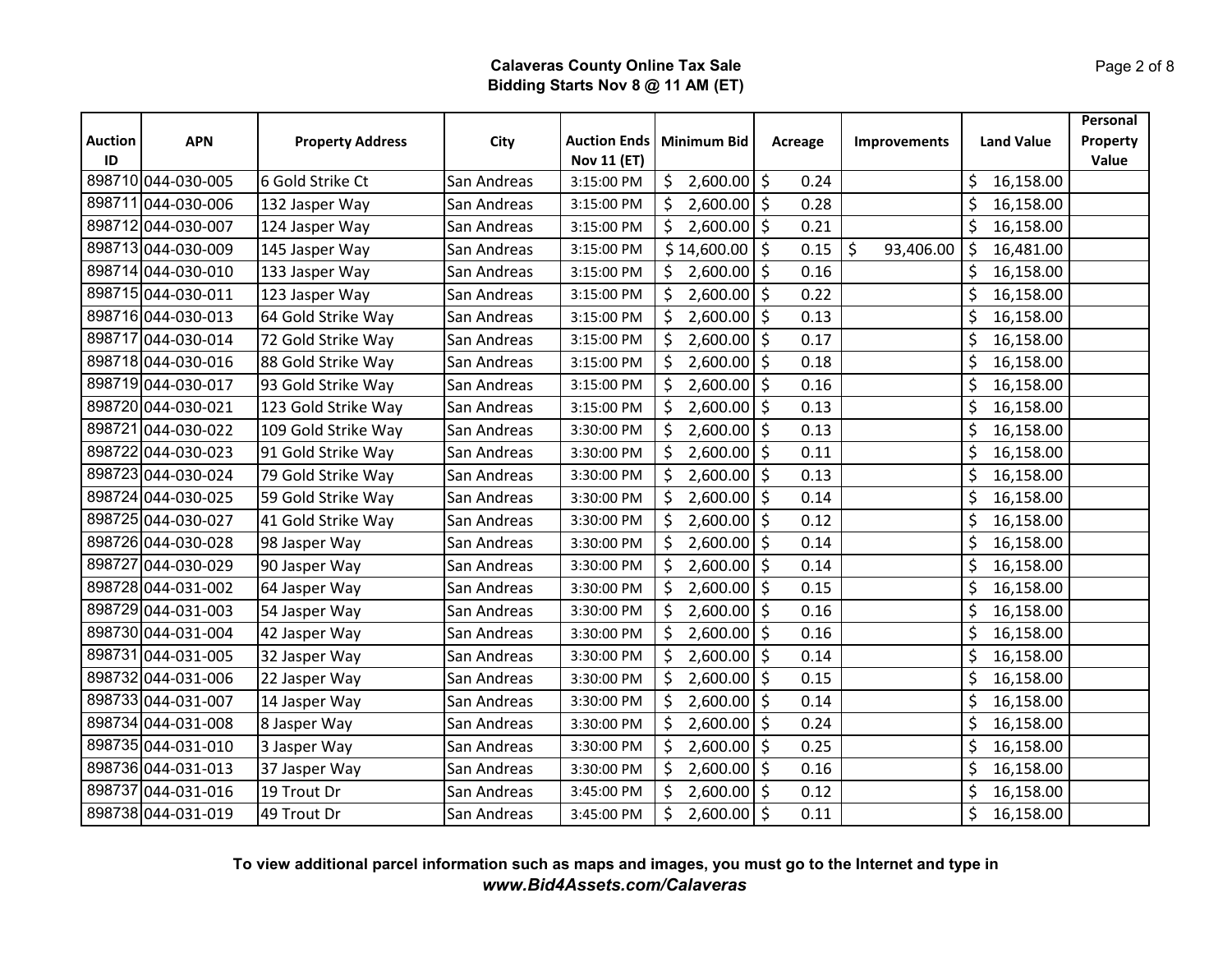|                      |                    |                         |                       |                                           |                                 |                 |                      |                   | Personal          |
|----------------------|--------------------|-------------------------|-----------------------|-------------------------------------------|---------------------------------|-----------------|----------------------|-------------------|-------------------|
| <b>Auction</b><br>ID | <b>APN</b>         | <b>Property Address</b> | City                  | <b>Auction Ends</b><br><b>Nov 11 (ET)</b> | <b>Minimum Bid</b>              | Acreage         | Improvements         | <b>Land Value</b> | Property<br>Value |
|                      | 898739 044-031-021 | 12 Trout Dr             | San Andreas           | 3:45:00 PM                                | $\mathsf{S}^-$<br>$2,600.00$ \$ | 0.13            |                      | \$<br>16,158.00   |                   |
|                      | 898740 050-041-015 | None                    |                       | 3:45:00 PM                                | $2,400.00$ \$<br>\$.            | 0.26            |                      | \$<br>15,000.00   |                   |
|                      | 052-008-038 &      |                         |                       |                                           |                                 |                 |                      |                   |                   |
|                      | 898741 052-008-039 | 7536 Cincha St          | Angels Camp           | 3:45:00 PM                                | \$.<br>26,800.00                | \$<br>20.00     | \$<br>92,174.00      | \$127,596.00      |                   |
|                      | 898742 053-001-050 | 10768 Oak Valley Rd     | Angels Camp           | 3:45:00 PM                                | \$14,600.00                     | 35.32<br>\$     | \$<br>86,609.00      | \$<br>42,264.00   |                   |
|                      | 898743 055-015-012 | 3242 Bow Dr             | Copperopolis          | 3:45:00 PM                                | $$19,900.00$ $$$                | 0.50            | $\zeta$<br>95,705.00 | \$<br>16,888.00   |                   |
|                      | 898744 055-046-039 | 1316 Acorn St           | Copperopolis          | 3:45:00 PM                                | \$21,500.00                     | $\zeta$<br>1.00 | \$<br>68,682.00      | \$<br>16,888.00   |                   |
|                      |                    | 5240 Pappalardo         |                       |                                           |                                 |                 |                      |                   |                   |
|                      | 898745 056-017-002 | Promenade               | <b>Murphys</b>        | 3:45:00 PM                                | $1,500.00$ \$<br>\$             | 5.63            |                      | \$<br>7,203.00    |                   |
|                      | 898746 058-006-049 | None                    |                       | 3:45:00 PM                                | $\zeta$<br>4,200.00 \$          | 1.75            |                      | \$<br>25,153.00   |                   |
|                      | 898747 060-006-006 | None                    |                       | 3:45:00 PM                                | \$50,300.00                     | \$<br>3.82      |                      | \$459,394.00      |                   |
|                      | 898748 061-027-013 | 878 Sequoia Cir         | Copperopolis          | 3:45:00 PM                                | \$44,300.00                     | $\zeta$<br>0.09 |                      | 18,149.00<br>\$   |                   |
|                      | 898749 061-038-005 | 1033 Feather Ct         | Copperopolis          | 3:45:00 PM                                | $3,400.00$ \$<br>$\mathsf{S}^-$ | 0.69            |                      | \$<br>21,976.00   |                   |
|                      | 898750 064-032-015 | 271 Thomson Ln          | Copperopolis          | 3:45:00 PM                                | \$<br>3,400.00                  | \$<br>0.12      |                      | \$<br>22,581.00   |                   |
|                      | 898751064-032-019  | 282 Thomson Ln          | Copperopolis          | 3:45:00 PM                                | 4,300.00 $\vert$ \$<br>\$       | 0.16            |                      | \$<br>30,000.00   |                   |
|                      | 898752 065-013-004 | 4842 Little John Rd     | Copperopolis          | 3:45:00 PM                                | $2,400.00$ \$<br>\$             | 0.20            |                      | \$<br>15,000.00   |                   |
|                      | 898753 065-021-007 | 3823 Arrowhead St       | Copperopolis          | 4:00:00 PM                                | \$<br>$2,000.00$ \$             | 0.35            |                      | \$<br>15,000.00   |                   |
|                      | 898754 066-038-005 | 1810 Iron Wood Ct       | Douglas Flat          | 4:00:00 PM                                | \$24,600.00                     | $\zeta$<br>0.16 | \$<br>48,640.00      | \$<br>28,017.00   |                   |
|                      | 898755 068-010-018 | None                    |                       | 4:00:00 PM                                | 9,100.00<br>$\mathsf{S}^-$      | \$<br>1.80      |                      | \$110,000.00      |                   |
|                      | 898756 070-011-024 | 6233 Baldwin St         | <b>Valley Springs</b> | 4:00:00 PM                                | $8,200.00$ \$<br>\$             | 0.42            |                      | \$<br>4,500.00    |                   |
|                      | 898757 070-014-007 | 7309 Conner Dr          | <b>Valley Springs</b> | 4:00:00 PM                                | \$<br>4,200.00 $\vert$ \$       | 3.00            |                      | \$<br>22,073.00   |                   |
|                      | 898758 070-018-031 | 6851 Baldwin St         | <b>Valley Springs</b> | 4:00:00 PM                                | \$<br>$1,800.00$ \$             | 0.50            |                      | \$<br>8,672.00    |                   |
|                      | 898759 070-024-034 | 7189 Cassidy Rd         | <b>Valley Springs</b> | 4:00:00 PM                                | $$20,800.00$ \$                 | 3.11            |                      | \$<br>16,070.00   |                   |
|                      | 898760 070-024-063 | 7926 Kirby St           | <b>Valley Springs</b> | 4:00:00 PM                                | $1,900.00$ \$<br>$\zeta$        | 0.50            |                      | \$<br>6,988.00    |                   |
|                      | 898761 070-041-007 | 11667 Columbus St       | <b>Valley Springs</b> | 4:00:00 PM                                | 1,100.00<br>\$                  | \$<br>0.63      |                      | \$<br>2,233.00    |                   |
|                      | 898762 070-042-017 | 11780 Main St           | <b>Valley Springs</b> | 4:00:00 PM                                | $$10,200.00$ \$                 | 0.46            | \$<br>40,531.00      | \$<br>9,005.00    |                   |
|                      | 898763 071-016-001 | 3822 Hartvickson Ln     | <b>Valley Springs</b> | 4:00:00 PM                                | $1,600.00$ \$<br>$\mathsf{S}^-$ | 0.49            |                      | \$<br>4,500.00    |                   |
|                      | 898764 072-004-008 | 2308 Burns Ct           | <b>Valley Springs</b> | 4:00:00 PM                                | Ŝ.<br>2,700.00                  | $\zeta$<br>1.59 |                      | \$<br>35,000.00   |                   |
|                      | 898765 072-011-020 | 3787 Mc Cann Dr         | <b>Valley Springs</b> | 4:00:00 PM                                | \$<br>$2,300.00$ \$             | 0.74            |                      | \$<br>11,248.00   |                   |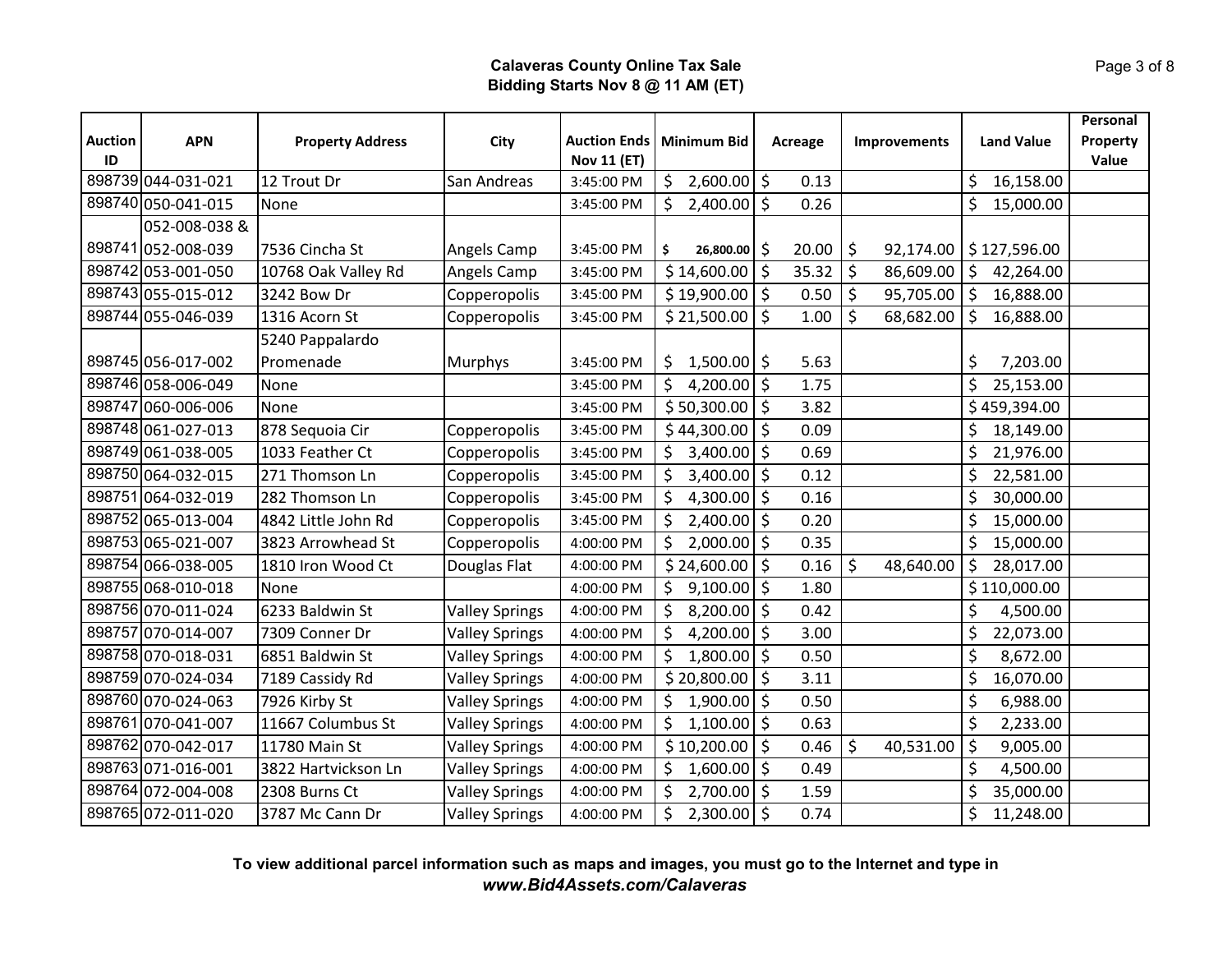| Auction  <br>ID | APN                | <b>Property Address</b> | City                  | <b>Nov 11 (ET)</b> | <b>Auction Ends   Minimum Bid I</b> | Acreage | <b>Improvements</b> | <b>Land Value</b> | Personal<br>Property<br>Value |
|-----------------|--------------------|-------------------------|-----------------------|--------------------|-------------------------------------|---------|---------------------|-------------------|-------------------------------|
|                 | 898766 072-022-012 | 13181 Heinemann Dr      | <b>Valley Springs</b> | 4:00:00 PM         | $3,500.00$ .                        | 0.56    |                     | 25,000.00         |                               |
|                 | 898767 073-027-007 | 12978 Henev Ln          | <b>Valley Springs</b> | 4:00:00 PM         | 2,400.00                            | 0.50    |                     | 11,037.00         |                               |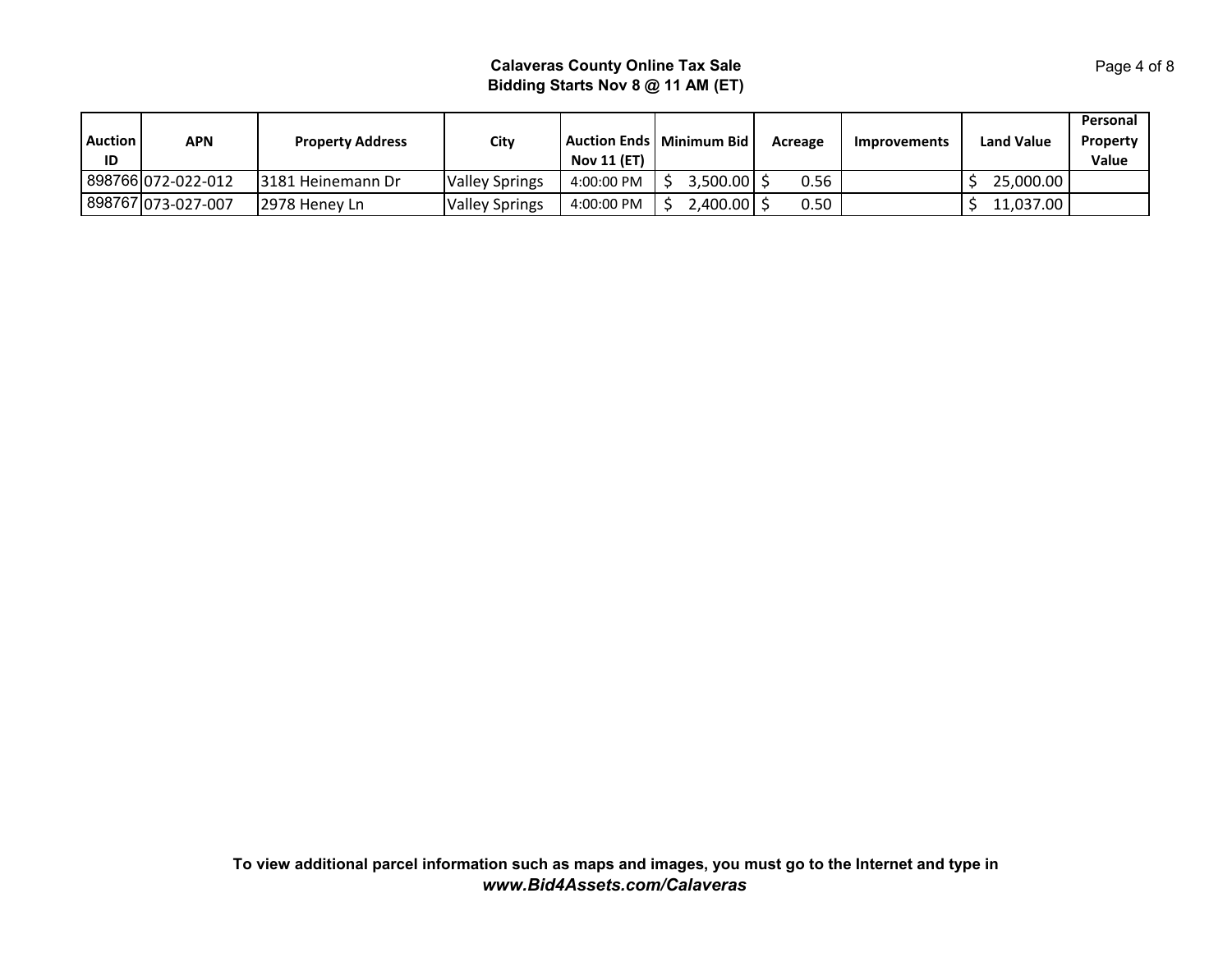| <b>Auction</b><br>ID | APN                                      | <b>Additional</b><br>Information |
|----------------------|------------------------------------------|----------------------------------|
|                      | 898689 004-006-045                       |                                  |
|                      | 008-014-047,                             |                                  |
|                      | 008-014-048 &                            | Combined                         |
|                      | 898690 008-014-049                       | Parcels                          |
|                      | 898691 008-033-016                       |                                  |
|                      | 898692 012-018-006                       |                                  |
|                      | 898693 014-016-030                       |                                  |
|                      | 898694 016-003-059                       |                                  |
|                      | 898695 016-021-056                       |                                  |
|                      | 898696 016-024-142                       |                                  |
|                      | 898697 021-002-027                       |                                  |
|                      | 898698 021-005-009                       |                                  |
|                      | 898699 021-019-038<br>898700 025-011-010 |                                  |
|                      | 898701 030-005-001                       |                                  |
|                      | 898702 032-016-012                       |                                  |
|                      | 898703 034-040-018                       |                                  |
|                      | 898704 034-049-007                       |                                  |
|                      | 898705 034-076-004                       |                                  |
|                      | 898706 040-011-012                       |                                  |
|                      | 044-009-020.                             |                                  |
|                      | 044-009-041 &                            | Combined                         |
|                      | 898707 044-012-004                       | Parcels                          |
|                      | 898708 044-012-037                       |                                  |
|                      | 898709 044-030-004                       |                                  |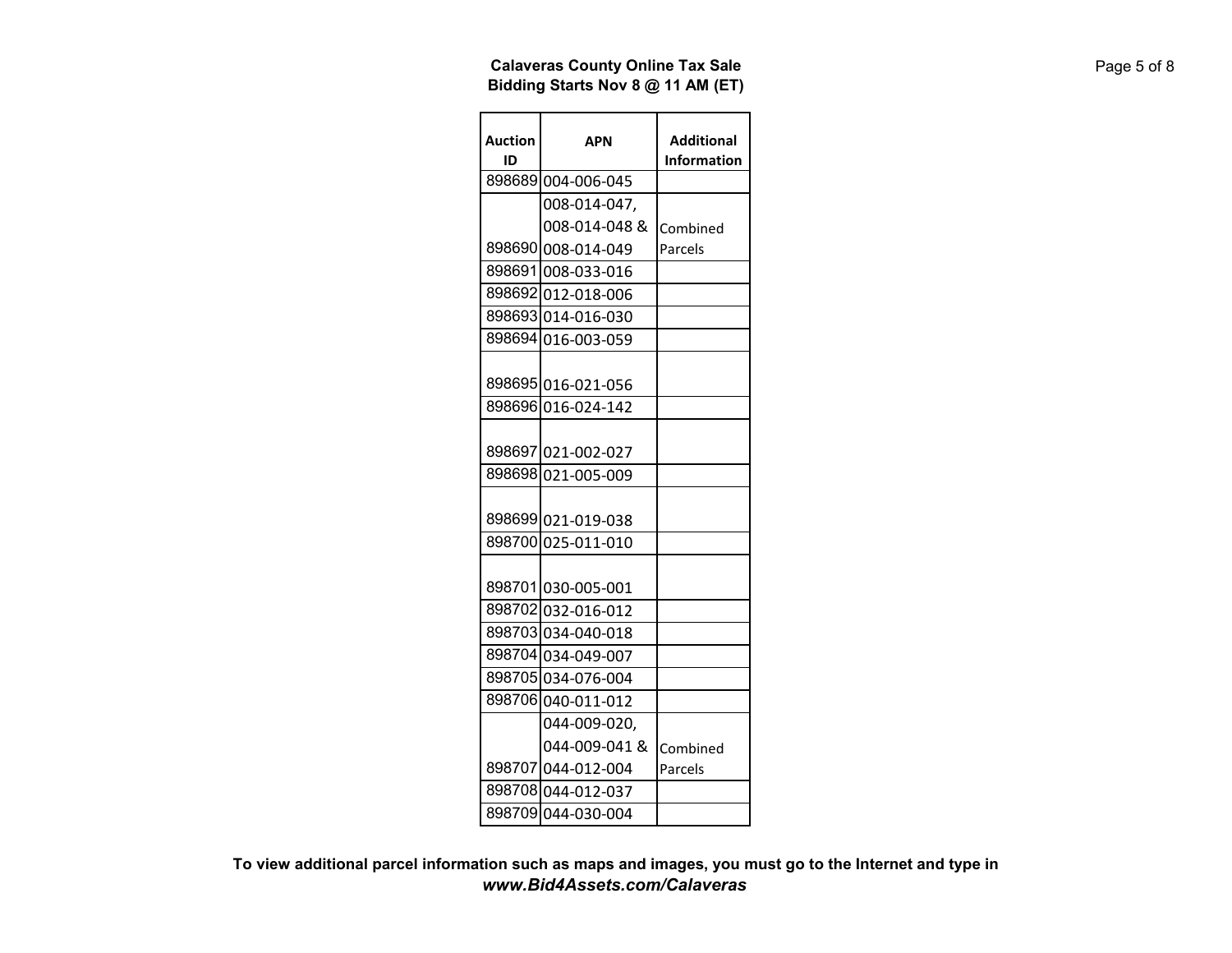| Auction<br>ID | APN                | Additional<br>Information |
|---------------|--------------------|---------------------------|
|               | 898710 044-030-005 |                           |
|               | 898711 044-030-006 |                           |
|               | 898712 044-030-007 |                           |
|               | 898713 044-030-009 |                           |
|               | 898714 044-030-010 |                           |
|               | 898715 044-030-011 |                           |
|               | 898716 044-030-013 |                           |
|               | 898717 044-030-014 |                           |
|               | 898718 044-030-016 |                           |
|               | 898719 044-030-017 |                           |
|               | 8987201044-030-021 |                           |
|               | 898721 044-030-022 |                           |
|               | 898722 044-030-023 |                           |
|               | 8987231044-030-024 |                           |
|               | 898724 044-030-025 |                           |
|               | 898725 044-030-027 |                           |
|               | 898726 044-030-028 |                           |
|               | 898727 044-030-029 |                           |
|               | 898728 044-031-002 |                           |
|               | 898729 044-031-003 |                           |
|               | 898730 044-031-004 |                           |
|               | 898731 044-031-005 |                           |
|               | 8987321044-031-006 |                           |
|               | 898733 044-031-007 |                           |
|               | 898734 044-031-008 |                           |
|               | 898735 044-031-010 |                           |
|               | 898736 044-031-013 |                           |
| 8987371       | 044-031-016        |                           |
|               | 898738 044-031-019 |                           |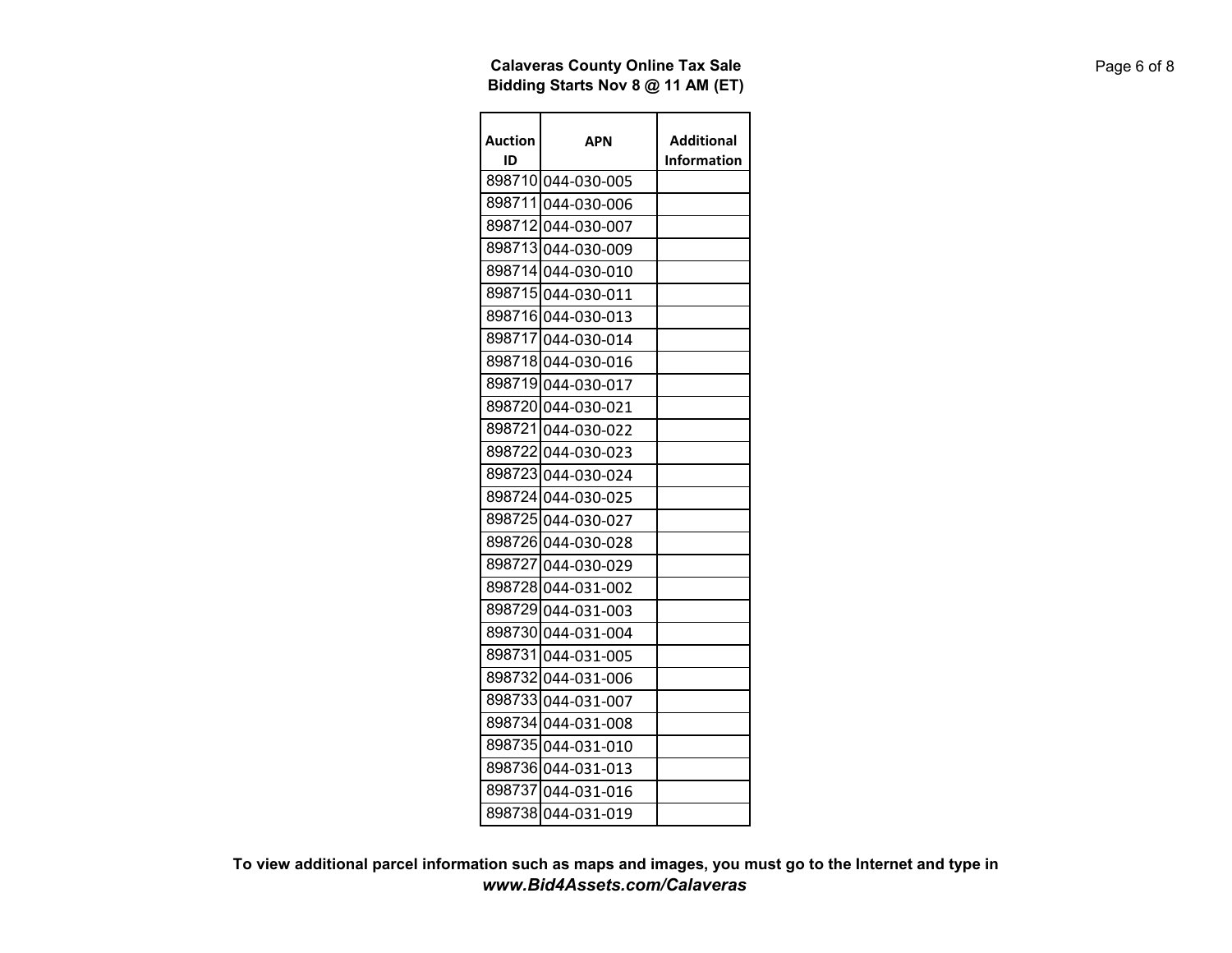| <b>Auction</b><br>ID | APN                | <b>Additional</b><br>Information |
|----------------------|--------------------|----------------------------------|
|                      | 898739 044-031-021 |                                  |
|                      | 898740 050-041-015 |                                  |
|                      | 052-008-038 &      | Combined                         |
|                      | 898741 052-008-039 | Parcels                          |
|                      | 898742 053-001-050 |                                  |
|                      | 898743 055-015-012 |                                  |
|                      | 898744 055-046-039 |                                  |
|                      | 898745 056-017-002 |                                  |
|                      | 898746 058-006-049 |                                  |
|                      | 898747 060-006-006 |                                  |
|                      | 898748 061-027-013 |                                  |
|                      | 898749 061-038-005 |                                  |
|                      | 898750 064-032-015 |                                  |
|                      | 898751 064-032-019 |                                  |
|                      | 898752 065-013-004 |                                  |
|                      | 898753 065-021-007 |                                  |
|                      | 898754 066-038-005 |                                  |
|                      | 898755 068-010-018 |                                  |
|                      | 898756 070-011-024 |                                  |
|                      | 898757 070-014-007 |                                  |
|                      | 898758 070-018-031 |                                  |
|                      | 898759 070-024-034 |                                  |
|                      | 898760 070-024-063 |                                  |
|                      | 898761 070-041-007 |                                  |
|                      | 898762 070-042-017 |                                  |
|                      | 898763 071-016-001 |                                  |
|                      | 898764 072-004-008 |                                  |
|                      | 898765 072-011-020 |                                  |